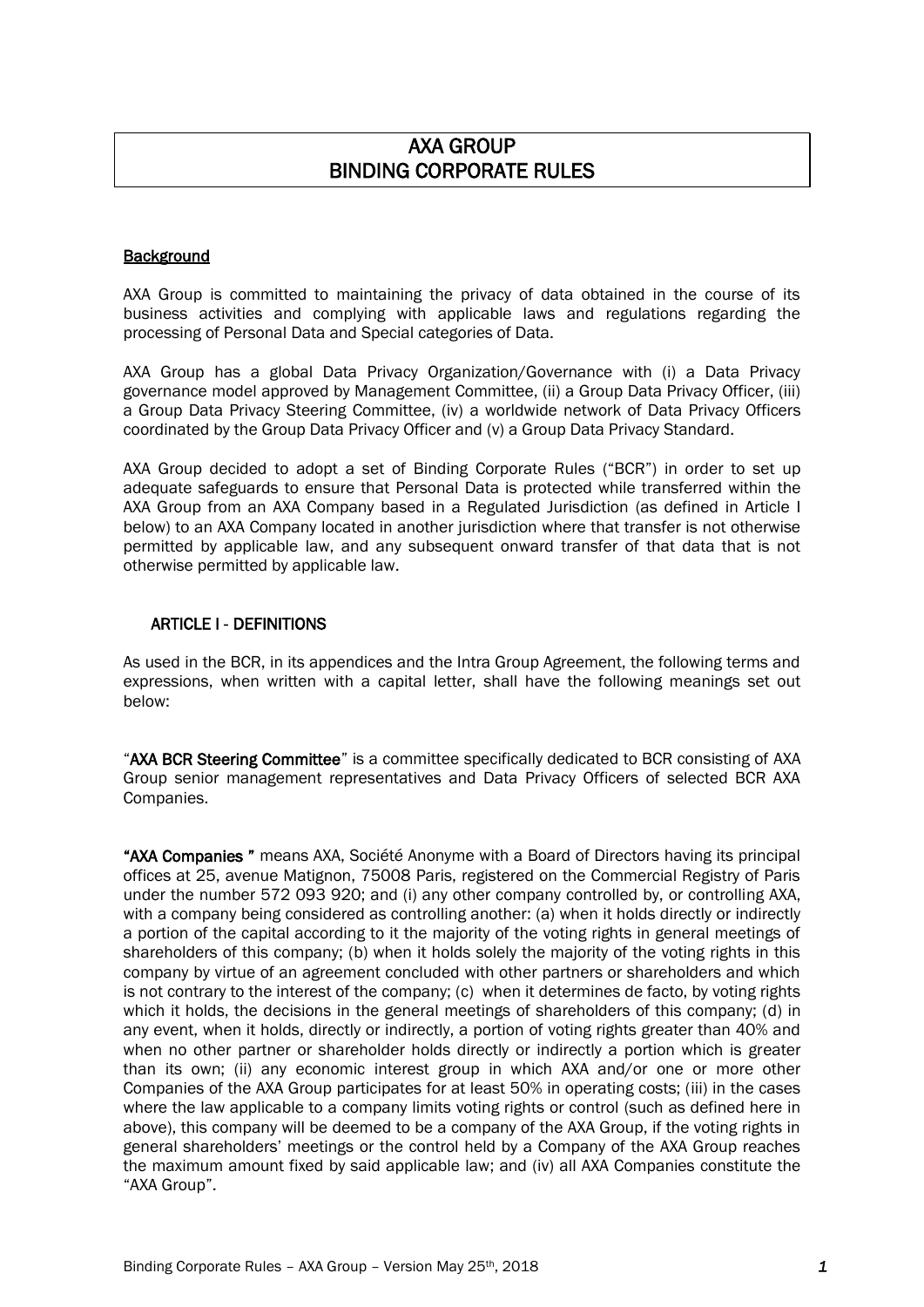"AXA Employees" are all the employees of the AXA Companies including directors, trainees, apprentices and assimilated status.

"AXA Group" means, together, AXA SA and all AXA Companies.

"BCR AXA Companies" are all AXA Companies which have signed the Intra-Group Agreement in their capacity either as Data Exporters or as Data Importers.

"BCR AXA Hubs" means the main transversal or/and local AXA Companies or other AXA organizations which participate in the implementation of the BCR in collaboration with the GDPO in order to protect Personal Data within AXA Group and for the transfer of Personal Data from member states of the European Economic Area ("EEA") within EEA and outside EEA.

"Binding Corporate Rules" or "BCR" means the present Binding Corporate Rules entered into by and between AXA SA and all other BCR AXA Companies.

"Controller" means a BCR AXA Company which, alone or jointly with others, determines the purpose(s), conditions and means of the Processing of Personal Data.

"Data Breach*"* means a breach of security leading to the accidental, or unlawful destruction, loss, alteration, unauthorised disclosure of, or access to, personal data transmitted, stored or otherwise processed.

"Data Exporter" means any Controller located in a Regulated Jurisdiction or Processor located in a Regulated Jurisdiction processing Personal Data on behalf of a Controller which transfers Personal Data outside the Regulated Jurisdiction in which it is located (whether via a Processor or third party processor or not) and has signed the Intra Group Agreement.

"Data Importer" means any Controller or Processor processing Personal Data on behalf of a Controller who receives Personal Data from the Data Exporter under a Relevant Transfer or Onward Transfer and who has signed the Intra Group Agreement.

"Data Privacy Officer" or "DPO" means the person in AXA Companies responsible for coordinating with the GDPO and for ensuring the AXA Companies' compliance with the Binding Corporate Rules and applicable local legal / regulatory requirements.

"Data Subject" means any natural person, who can be identified, directly or indirectly, by means reasonably likely to be used by any natural or legal person, in particular by reference to an identifier such as a name, an identification number, location data, online identifier or to one or more factors specific to the physical, physiological, genetic, mental, economic, cultural or social identity of that person.

"European Data Protection Board" means the body of the Union composed of the head of one supervisory authority of each Member State and of the European Data Protection Supervisor.

"EEA" or "European Economic Area" means the European Economic Area that combines the countries of the European Union and member countries of EFTA (European Free Trade Association). As of 2012, EEA includes Austria, Belgium, Bulgaria, Cyprus, the Czech Republic, Denmark, Estonia, Finland, France, Germany, Greece, Hungary, Iceland, Ireland, Italy, Latvia, Liechtenstein, Lithuania, Luxembourg, Malta, the Netherlands, Norway, Poland, Portugal, Romania, Slovakia, Slovenia, Spain, Sweden, and the United Kingdom.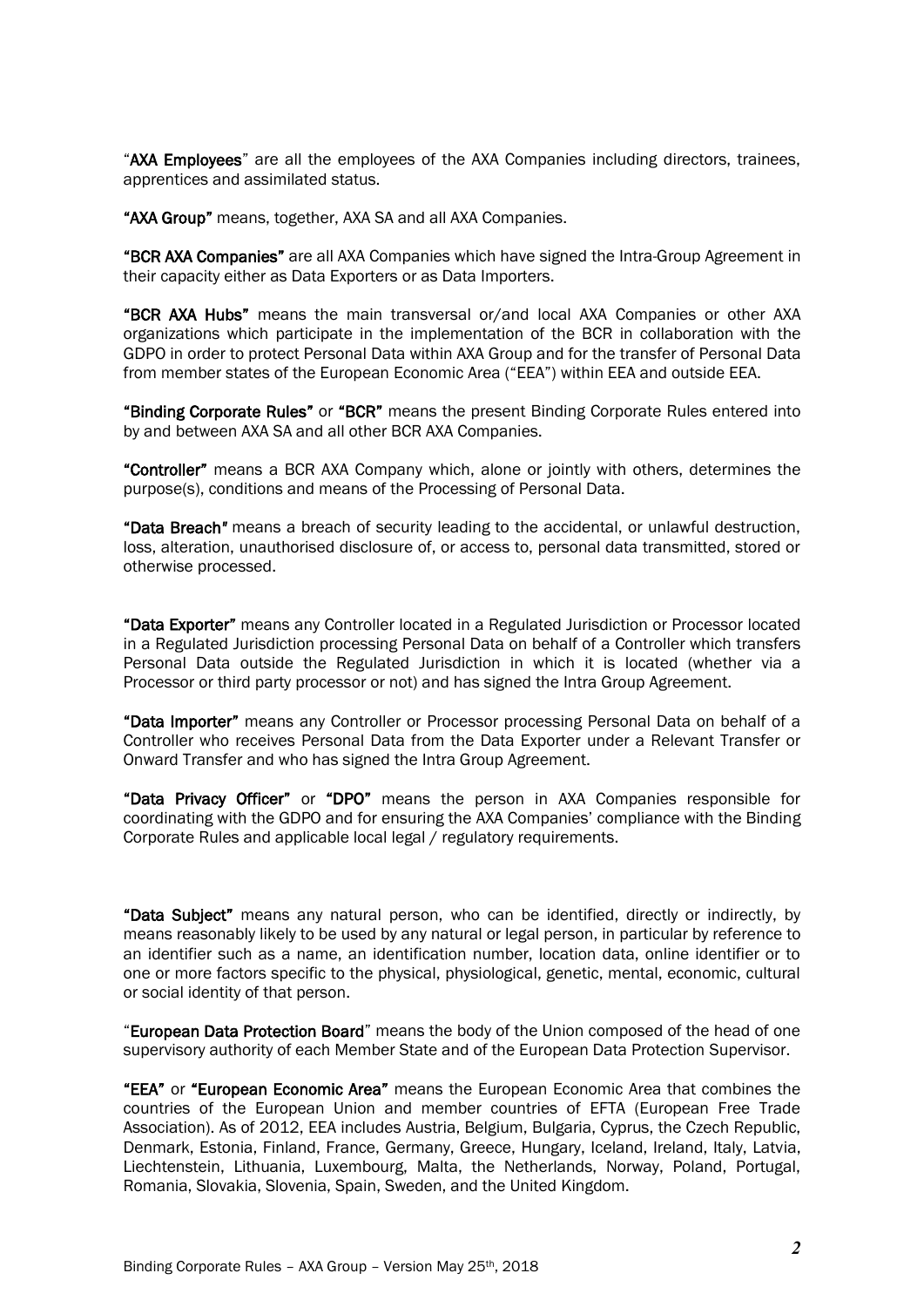"EEA Data Exporter" means any Controller located in EEA or Processor located in EEA processing Personal Data on behalf of a Controller which transfers Personal Data outside the EEA (whether via a Processor or third party Processor or not) and has signed the Intra Group Agreement.

"EEA Data Subject" means any Data Subject who was a resident of an EEA member state at the time when his/her Personal Data was collected.

"EU Model Clauses" are the standard contractual clauses issued by European Commission which offer sufficient safeguards as required by European Regulation for the transfer of personal data to third countries which do not ensure an adequate level of data protection according to European Commission.

"European Regulation" means the current and future applicable rules and regulations related to data privacy applicable in the EEA countries.

"Group Data Privacy Officer" or "GDPO" means the person in charge of the overall supervision of these Binding Corporate Rules through a network of Data Privacy Officers.

"Intra Group Agreement" or "IGA" means the BCR agreement as attached in Appendix 1 and any BCR Acceptation agreement (referred to in Schedule 2 of Appendix 1) of the AXA Group Binding Corporate Rules to be signed or signed by BCR AXA Companies.

"Onward Transfer" means the onward transfer of Personal Data previously exported pursuant either to a Relevant Transfer or to a transfer into the EU-U.S. Privacy Shield, in each case:

- (i) to another BCR AXA Company that is in a territory which (but for the operation of the BCR) does not offer an adequate level of protection as required by the data privacy law of the relevant Regulated Jurisdiction at the origin of the original Relevant Transfer; and
- (ii) which is not subject to any of the permitted derogations or conditions contained in the privacy law in the relevant Regulated Jurisdiction (which may include the consent of the Data Subject, existing contractual protections, enrolment in the EU-U.S. Privacy Shield and/or establishment in a jurisdiction approved by the European Commission under European Regulation).

"Personal Data" means any data relating to an individual (natural person) who is or can be identified either from the data or from the data in conjunction with other information.

"Processing" means any operation or set of operations which is performed on personal data or sets of personal data, whether or not by automated means, such as collection, recording, organization, structuring, storage, adaptation or alteration, retrieval, consultation, use, separating, crossing, merging, modification, provisioning, usage, disclosure, dissemination, disclosure by transmission, dissemination or otherwise making available, alignment or combination, restriction, erasure or destruction.

"Processor" means a BCR AXA Company which processes Personal Data on behalf of a **Controller** 

"Regulated Jurisdiction" means any jurisdiction in the EEA and Andorra, Switzerland, Faeroe Islands, Guernsey, Isle of Man and Jersey.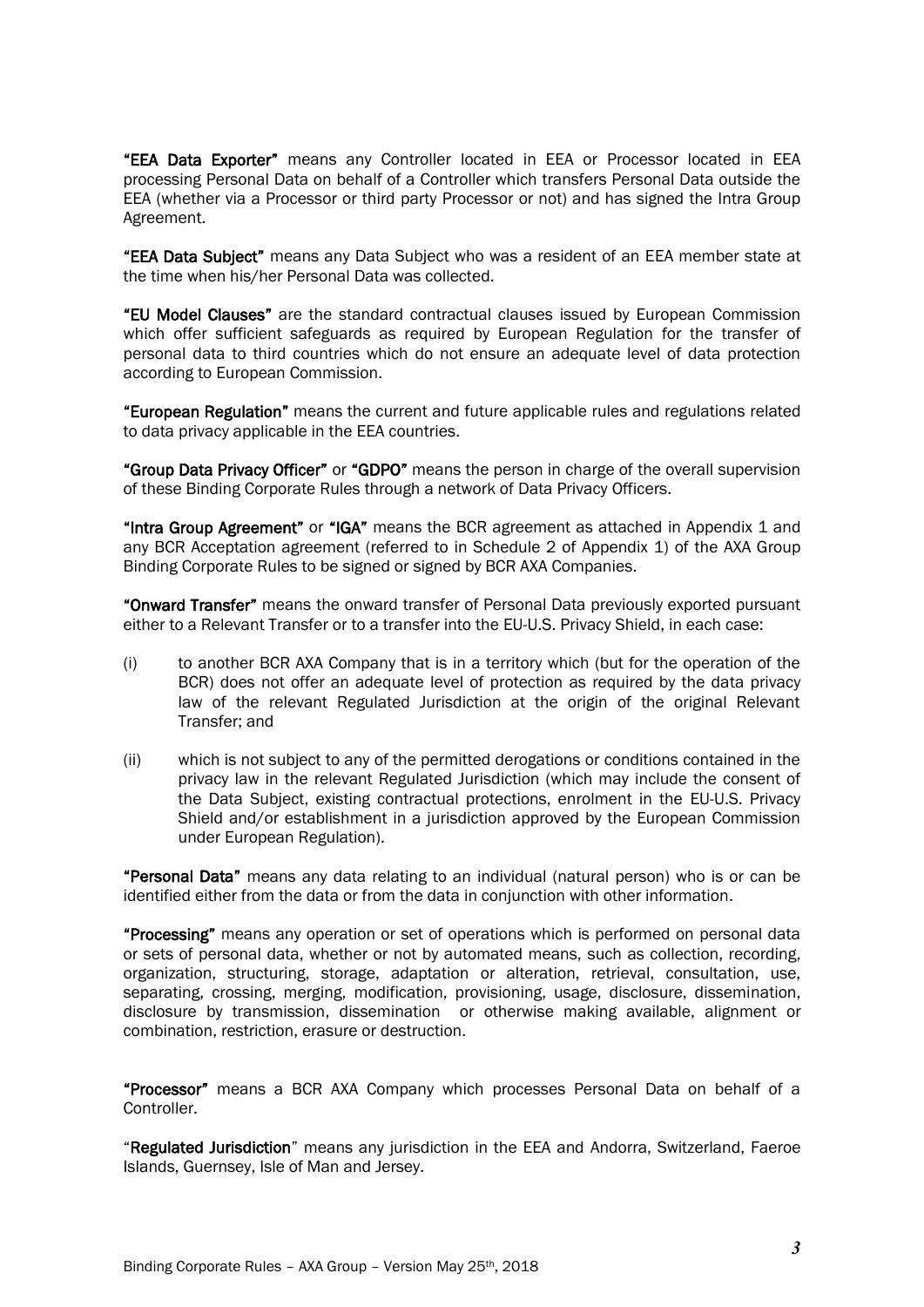"Regulated Jurisdiction Data Subject" means any Data Subject who was a resident of a Regulated Jurisdiction at the time when his/her Personal Data was collected.

"Relevant Transfer" means a transfer of Personal Data (to the extent such Personal Data has not previously been the subject of a Relevant Transfer or Onward Transfer):

- (i) from a BCR AXA Company that is a Data Exporter to another BCR AXA Company that is in a territory which (but for the operation of the BCR) does not offer an adequate level of protection as required by the data privacy law of the Regulated Jurisdiction of the Data Exporter; and
- (ii) which is not subject to any of the permitted derogations or conditions contained in the privacy law in the relevant Regulated Jurisdiction (which may include the consent of the Data Subject, existing contractual protections, enrolment in the EU-U.S. Privacy Shield and/or establishment in a jurisdiction approved by the European Commission under European Regulation).

"Special categories of Data" means such data as described in Article IV section 2.

"Supervisory Authority" or "Data Protection Authority" or "DPA" means the administrative authority officially in charge of Personal Data protection in each Regulated Jurisdiction in which AXA Group is present (for example in France, this authority is the *Commission Nationale de l'Informatique et des Libertés* ; in Spain, it is the *Agencia Espanola de Proteccion de Datos*, etc.). For the avoidance of doubt, the term "Supervisory Authority" includes any replacement or successor of a Data Protection Authority.

"Third Party" shall mean any natural or legal person (including AXA Companies/BCR AXA Companies), public authority, agency or any other body other than the Data Subject, the Controller, the Processor and the persons who, under the direct authority of the Controller or the Processor, are authorized to process the Personal Data of a Data Subject.

# ARTICLE II - PURPOSE

The purpose of the BCR is to ensure an adequate level of protection to the Personal Data subject to a Relevant Transfer or Onward Transfer from an AXA Company based in a Regulated Jurisdiction to an AXA Company based in another jurisdiction*.*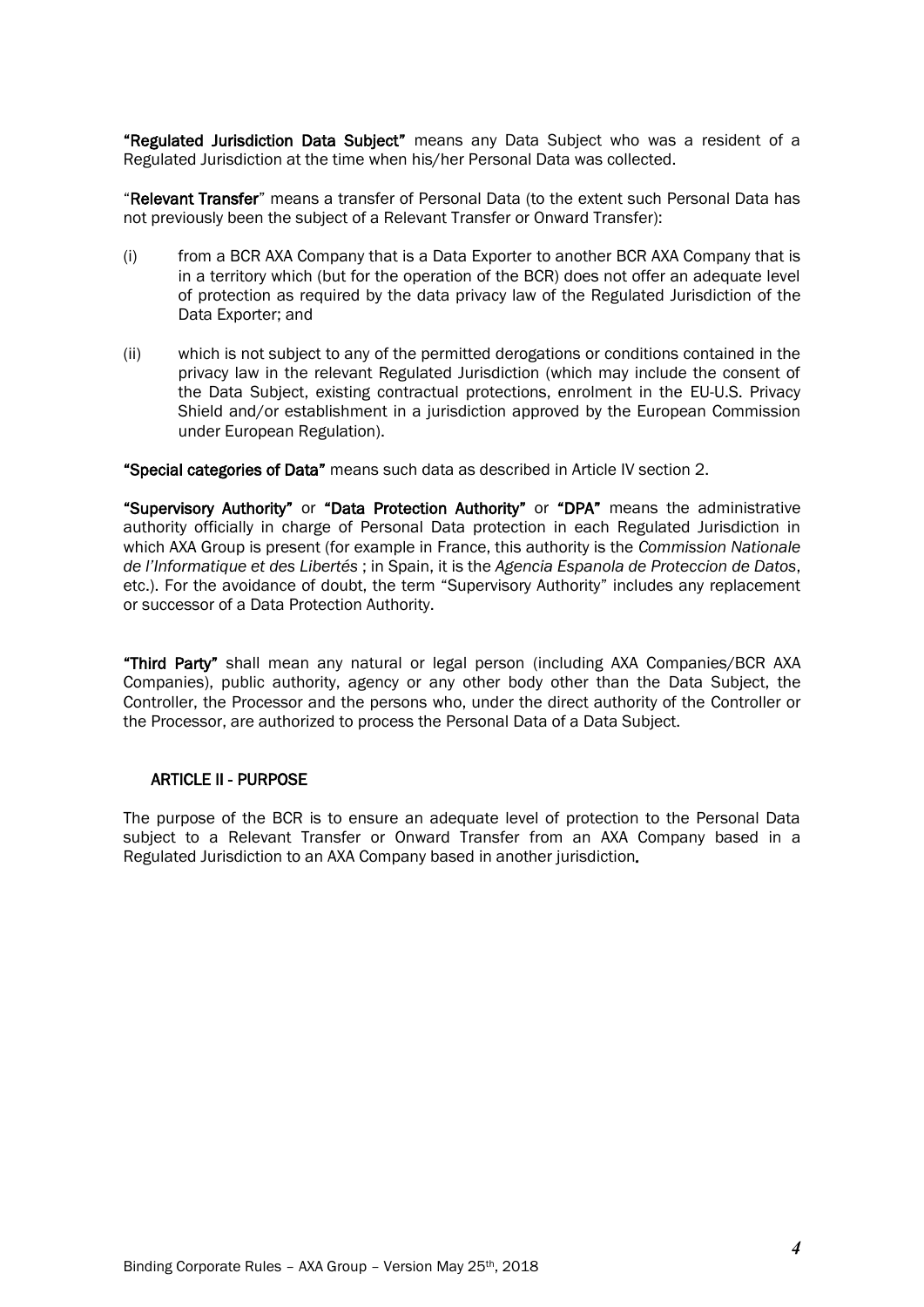# <span id="page-4-0"></span>ARTICLE III - SCOPE

# 1. Geographical scope

AXA Group is present in more than 50 countries and more than 150 000 AXA Employees and distributors of AXA are committed to serving millions of clients.

The present BCR exclusively apply to Relevant Transfers from Data Exporters located in a Regulated Jurisdiction to Data Importers located in another jurisdiction, as well as to Onward Transfers, and the recourse against breaches under the Third Party Beneficiary Rights, Complaint and Liability provisions of these BCR (as set out in Articles VII, VIII and IX of these BCR) are limited to Regulated Jurisdiction Data Subjects.

Although BCR AXA Companies may have processes required for BCR implemented everywhere, BCR AXA Companies do not provide BCR guarantees for Personal Data that is not subject to a data privacy law in a Regulated Jurisdiction, i.e. which is not transferred from a Regulated Jurisdiction e.g.:

- If a US-based AXA Company transfers its Personal Data to an India-based AXA Company such transfer and associated processing shall not be subject to the BCR; or
- If a Japan-based AXA Company transfers its Personal Data to a Singapore-based AXA Company, such transfer and associated processing shall not be subject to the BCR.

# 2. Material scope

# a. BCR AXA Companies scope and enforceability towards AXA Employees

The present BCR binds all AXA Companies which have signed an Intra-Group Agreement setting out and expressing their acceptance of the BCR as listed in Schedule 1 to Appendix 1 or accessing to the Intra-Group Agreement. Each AXA Company signing an IGA becomes a BCR AXA Company as of the date of signature or (if later) any effective date set out in the applicable IGA.

In accordance with applicable labour law, the present BCR are made binding and enforceable upon the AXA Employees of all of the BCR AXA Companies through any of the following at each BCR AXA Company:

- **through respect of binding AXA internal policies, or**
- **through respect of a binding collective agreement, or**
- through respect of a clause in the employment contract, or
- **through any other means suitable to make the BCR binding on AXA Employees in the** respective country.

In accordance with applicable labour law, its own internal rules and employment contracts, each of the BCR AXA Companies may take disciplinary actions towards any of its own AXA Employees, in particular in the event of:

- **•** breach of these BCR by an AXA Employee,
- **Failure to apply the recommendations and advice issued by its Data Privacy Officers** (the "DPO") following a compliance review,
- failure to cooperate in verification of BCR compliance carried out by its DPO, or with the relevant authorities responsible for the protection of Personal Data.

# b. Personal Data and Processing operations scope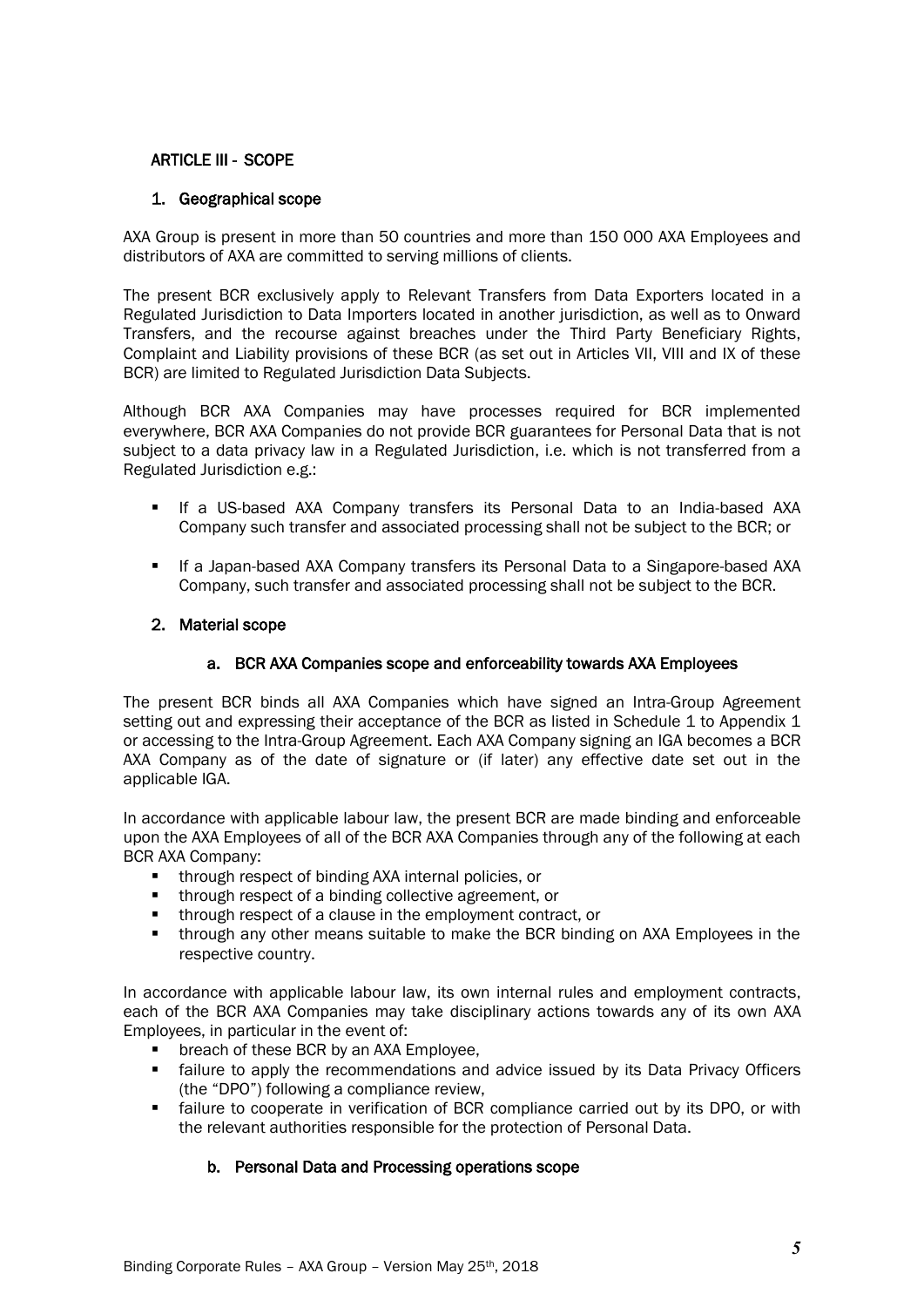The purpose(s) of the Personal Data transfers and the Processing carried out after the transfers are servicing and facilitating AXA's business activities.

AXA's areas of expertise are reflected in a range of products and services adapted to the needs of each client in three major business lines: property-casualty insurance, life & savings, and asset management:

- the property-casualty business includes the insurance of property and liability. It covers a broad range of products and services designed for our individual and business clients including assistance services and international insurance for large corporate clients, such as Marine and Aviation.
- our individual and group life insurance business includes both savings and retirement products, on the one hand, and other health and personal protection products, on the other. Savings and retirement products meet the need to set aside capital to finance the future, a special project or retirement. Personal protection covers risks related to an individual's physical integrity, health or life. AXA also offers its individual clients in some countries a simple range of banking services and products that supplement the insurance offering.
- the asset management business involves investing and managing assets for the Group's insurance companies and their clients, as well as for third parties, both retail and institutional clients.

Servicing AXA's business activities includes:

- Visioning (define the enterprise long-term vision, develop the business strategy, manage a strategic initiative, control progress)
- Designing (develop product strategy, establish risk policy, design, develop & launch product, maintain existing product portfolio)
- Distributing (develop distribution strategy, manage and control the distribution networks, execute marketing operations, manage customer relationship, customize an offer, sell, reward sales performances)
- Producing (underwrite, administrate a policy, collect premium, monitor the policy portfolio)
- Servicing (cope with a catastrophe, handle a claim, provide customer services, manage auxiliaries, detect fraud, manage subrogation and recover claim funds from re insurance, manage wreck salvage, control the claims management)
- Manage finance (plan and control finance, manage investment, manage corporate finance, pass operations, manage capital asset, analyze finance, manage cash, manage treasury operations and cash, manage tax, comply with regulation, handle reinsurance)
- Manage information technology (manage it customer relationship, deliver and maintain solutions, deliver & support it services, manage it infrastructure, manage it organization, manage it security)
- Develop & manage human resources (administrate human resource, manage human resource, perform hr communication, manage social partners and work councils)
- Manage purchasing (manage suppliers and contracts, purchase, receive goods and services, manage supplier invoices, approve and validate payments, perform procurement reporting and performance analysis)
- Manage risk (manage financial risk, manage investment risk, manage operational risk, perform projection, calculate risk adjusted profitability)
- Other support functions (perform external communication, legal support, manage improvement and change, internal auditing, central functions)

All types and categories of Personal Data processed by the BCR AXA Companies in the course of their business activities shall fall within the scope of these BCR. Such types and categories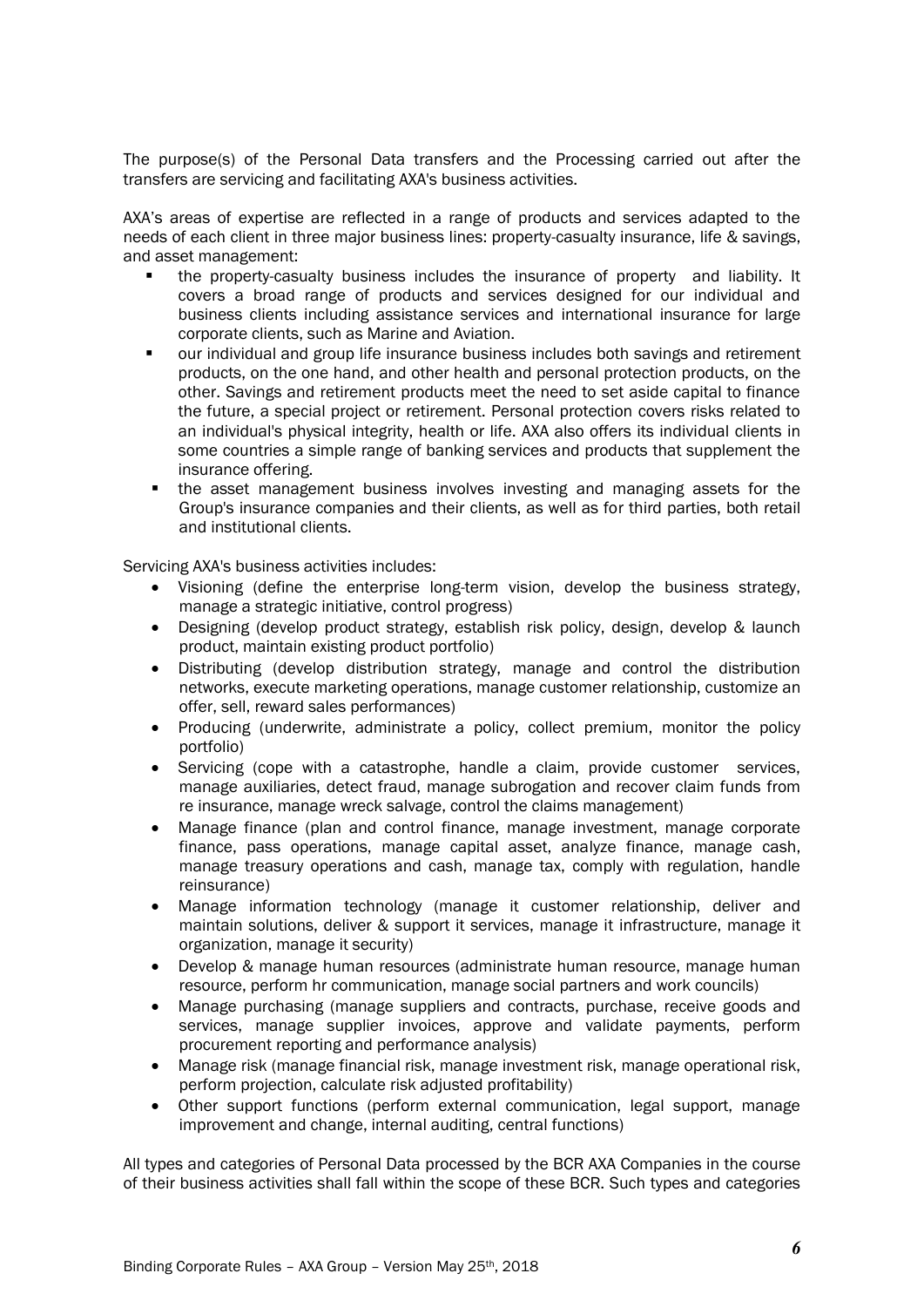shall include: Personal Data collected from customers, prospective customers, claimants, AXA Employees, job applicants, agents, suppliers and other third parties.

The categories of Personal Data processed by the BCR AXA companies required or capable of locally collecting them in accordance with the applicable legislation include:

- Marital status/identity/identification data,
- Professional life,
- Personal life,
- Connection data.
- Location data,
- Social Security Number,
- Economic and financial information
- Offences, convictions, security measures,
- Philosophical, political, religious, trade union, sexual life, health data, racial origin,
- Biometric data.
- Genetic data,
- Death of persons,
- Appreciation of the social difficulties of people,
- Health Insurance data

The BCR cover both automated and manual types of Processing.

# ARTICLE IV - PROCESSING PRINCIPLES

For any Processing of Personal Data within the scope defined in [ARTICLE III -](#page-4-0) SCOPE, the Processing principles set out hereinafter shall be respected.

#### 1. Main principles

Each of the BCR AXA Companies warrants and covenants that it complies with the obligations required by applicable law and the competent local Data Protection Authority for the original Processing of Personal Data, which is subsequently transferred under a Relevant Transfer or Onward Transfer under the BCR.

Each of the BCR AXA Companies undertakes that the Processing of Personal Data carried out under their control, including data transfers, will continue to be carried out in accordance with the provisions of these BCR and in particular with the following minimum general data protection principles:

- Personal Data must be obtained lawfully, fairly and in a transparent manner, and with the Data Subject's right of information, except if such information is not necessary because of legal exceptions; and must be processed only if the Data Subject has given his or her consent or if the Processing is otherwise allowed by applicable laws.
- Personal Data must be collected only for specified, explicit and legitimate purpose(s) and not further processed in a way incompatible with those purpose(s). Personal Data will only be made available to third parties for those purpose(s) or as otherwise allowed by applicable laws.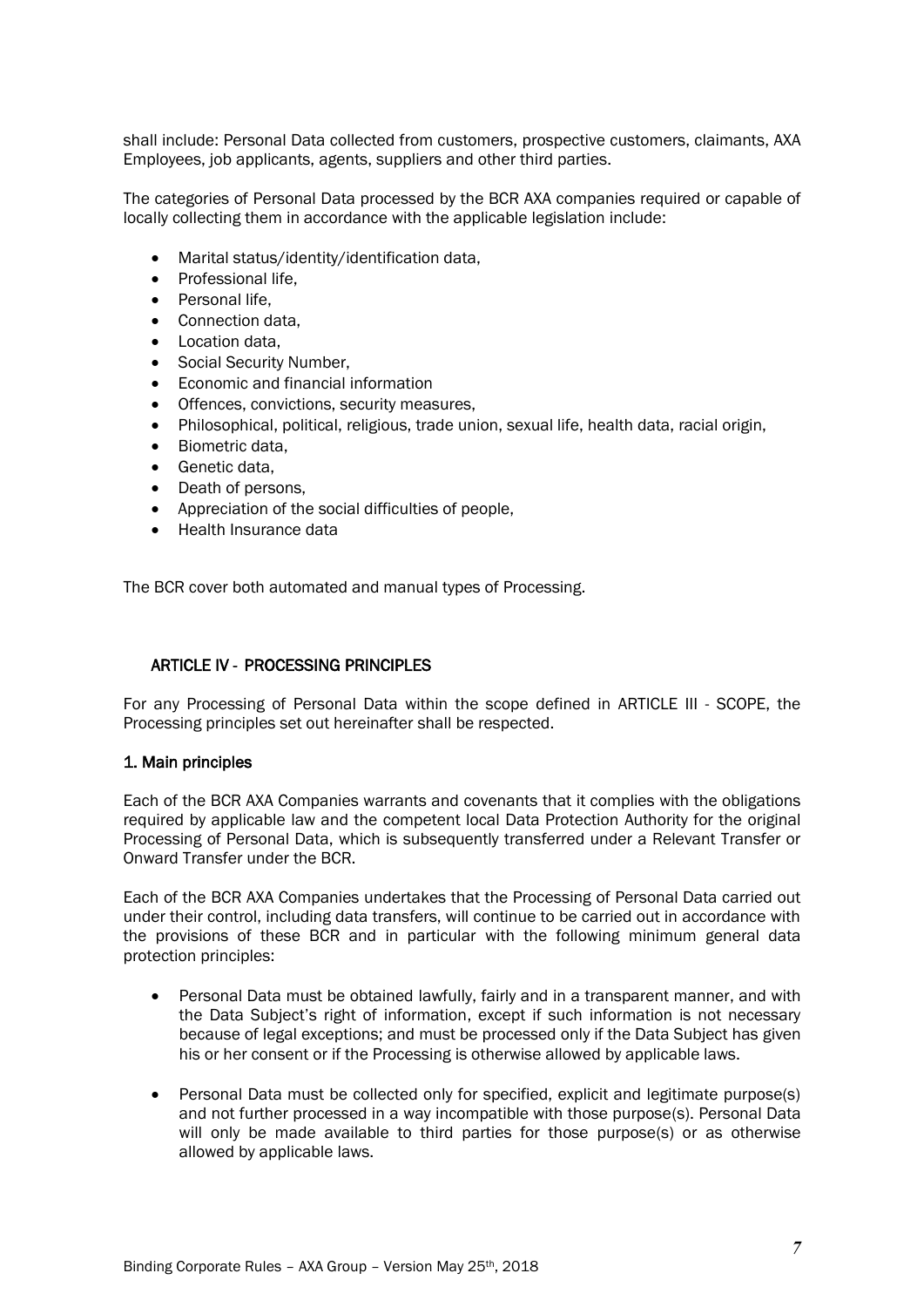- Appropriate controls and technical and organizational procedures must be implemented to ensure security of Personal Data and prevent unauthorized access or disclosure, potential harm which might result from alteration, accidental or unlawful destruction or accidental loss of the data, and against all other unlawful forms of Processing. Having regard to the legal obligations, the good practices and the cost of their implementation, security measures shall be designed to ensure a level of security appropriate to the risks represented by the Processing and the nature of the Personal Data to be protected.
- Appropriate technical and organizational measures must be taken, both at the time of determination of the means of processing and at the time of the processing itself, to implement data protection principles in an effective manner and to integrate the necessary safeguards by design into the processing in order to meet the requirements of European Regulation and protect the rights of data subjects.
- Appropriate technical and organizational measures must be implemented to ensure that, by default, only personal data which are necessary for each specific purpose of the processing are processed.
- Personal Data collected must be accurate, complete for the purpose(s) concerned and, where required, kept up-to-date.
- Personal Data collected must be minimized, *i.e.* adequate, relevant and limited to what is actually necessary in relation to the purpose(s) for which they are collected and/or further processed.
- Personal Data must not be retained for any longer than necessary for the purpose(s) for which it was obtained unless otherwise required by applicable laws. More information on the relevant data retention periods are available in the data retention policy applicable in each BCR AXA Company
- Procedures must be implemented to ensure prompt responses to enquiries from Data Subjects in order to ensure that they can duly exercise their rights of access, rectification, erasure of their Personal Data and rights of restriction and objection to Processing (except where the applicable law provides otherwise) and to withdraw consent when the Processing relies on this legal basis.

Personal Data should only be processed if such Processing is based on a legal basis, including, for example, if:

- the Data Subject has given his or her consent; or
- the Processing is necessary for the performance of a contract to which the Data Subject is party or in order to take steps at the request of the Data Subject prior to entering into a contract; or
- the Processing is necessary for compliance with a legal obligation to which the Controller is subject; or
- the Processing is necessary in order to protect the vital interests of the Data Subject: or
- the Processing is necessary for the performance of a task carried out in the public interest or in the exercise of official authority vested in the Controller or in a third party to whom the Personal Data is disclosed; or
- the Processing is necessary for the purpose(s) of the legitimate interests pursued by the Controller or by the Third Party or Parties to whom the Personal Data is disclosed,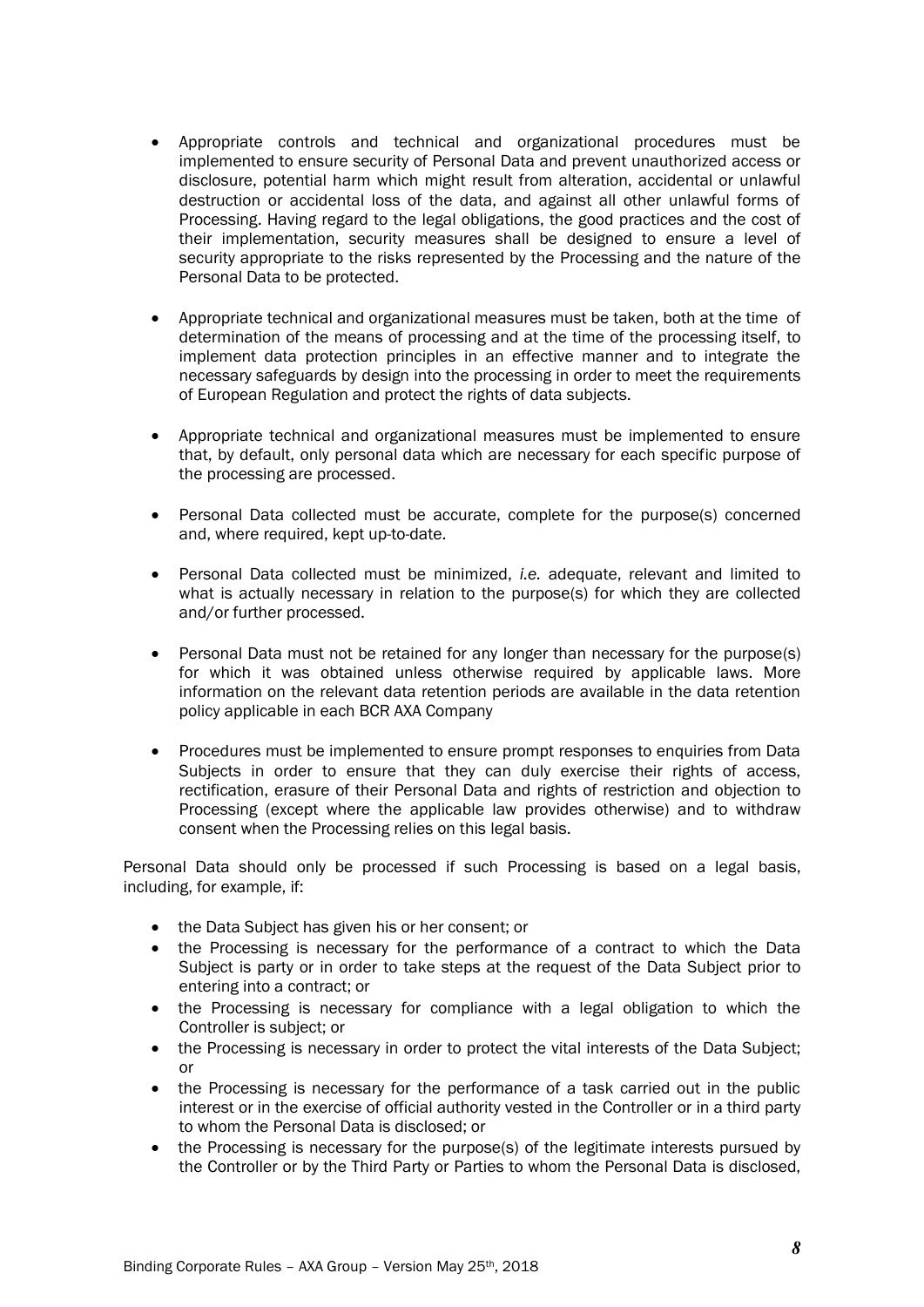except where such interests are overridden by the interests or fundamental rights and freedoms of the Data Subject.

If the Personal Data Processing is based solely on automated processing of data, including profiling, and produces legal effects concerning him or her or significantly affects him or her, the Data Subjects have the right not to be subject to such a decision, unless such Processing:

- is necessary in the course of the entering into or performance of a contract, provided the request for the entering into or the performance of the contract, lodged by the Data Subject, has been satisfied or that there are suitable measures to safeguard his or her legitimate interests, such as arrangements allowing him or her to express his or her point of view and to contest the decision; or
- **EXECT** is authorized by a law which also lays down measures to safeguard the Data Subject's legitimate interests; or
- is based on the Data Subject's explicit consent,

provided there are suitable measures to safeguard his or her legitimate interests, such as arrangements allowing him or her to obtain human intervention, to express his or her point of view and to contest the decision.

Each Controller will maintain a record of all categories of processing activities carried out on Personal Data of EEA Data Subjects and will make the record available to the coordinating Data Protection Authority and any other relevant Data Protection Authorities upon request.

Each Controller will conduct Data Protection Impact Assessments when required for processing operations likely to result in a high risk to the rights and freedoms of EEA Data Subjects. Where a Data Protection Impact Assessment indicates that the processing would result in a high risk in the absence of measures taken by the BCR AXA Company to mitigate the risk, the coordinating Data Protection Authority or any other relevant Data Protection Authority should be consulted.

#### 2. Special categories of personal Data

For the purposes of these BCR, Special categories of Data shall include any Personal Data relating to:

- The racial or ethnic origin, the political opinions or the religious or philosophical beliefs of the Data Subject;

- Whether the Data Subject is a member of a trade union;

- The physical or mental health or condition or sex life or sexual orientation of the Data Subject, genetic data, biometric data for the purpose of uniquely identifying a natural person;

- Specific data deemed within Special categories of Data under applicable law and regulation (e.g. medical data);

- The commission or alleged commission of any criminal conviction and offence by the Data Subject; or

- Any proceedings for an offence committed or alleged to have been committed by the Data Subject, the disposal of such proceedings or the sentence of any courts in such proceedings.

The list above shall in no event be regarded as setting out exhaustively Special categories of Data as local legislation may include additional categories which shall, in such cases and where applicable, be regarded as Special categories of Data by the Data Exporter and the Data Importer.

Processing of Special categories of Data is prohibited unless: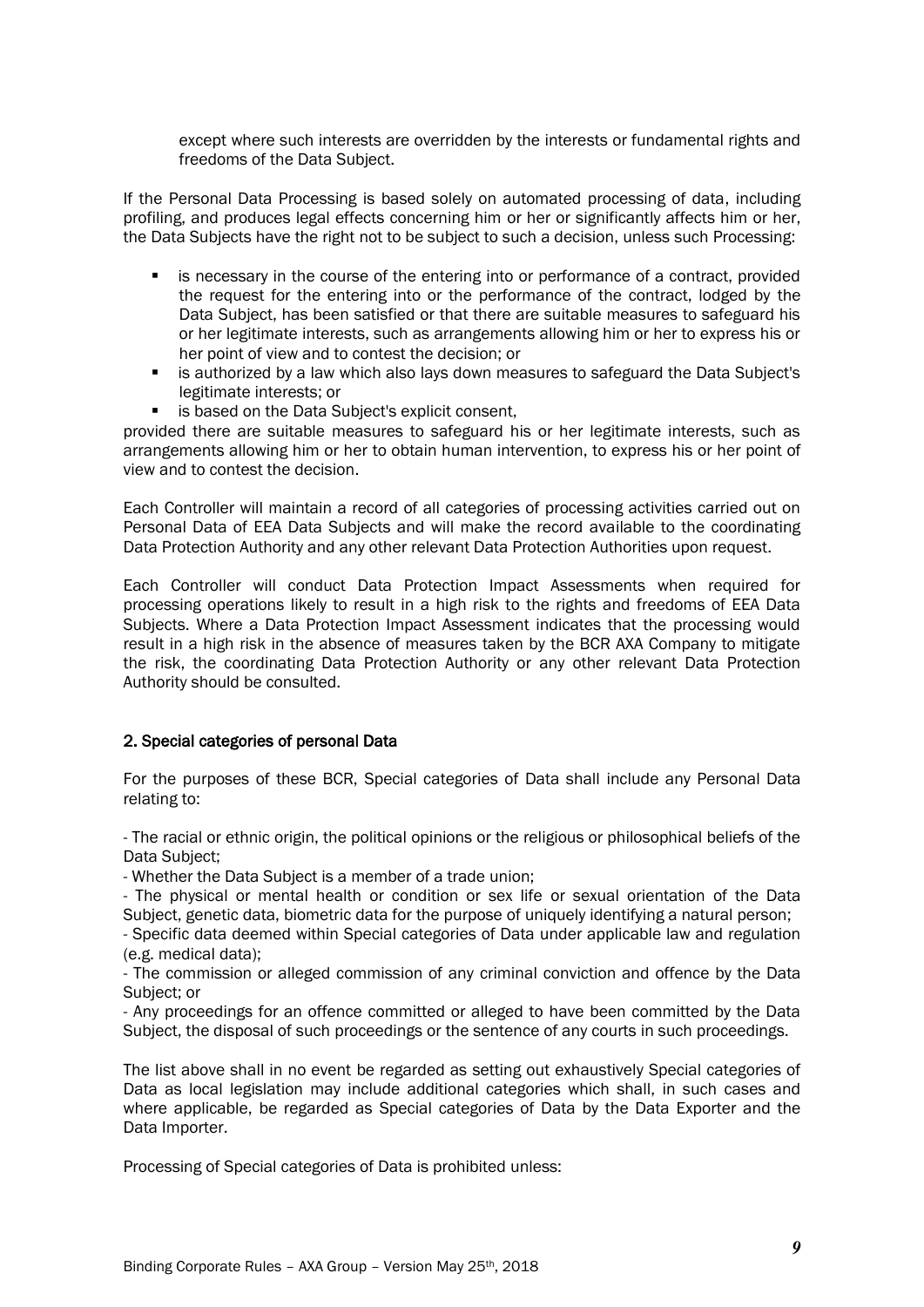- 1. the Data Subject has given its explicit consent to the Processing of those Special categories of Data, and such consent is considered as valid pursuant to the applicable law and regulation; or
- 2. the Processing is necessary for the purpose(s) of carrying out the obligations and specific rights of the Controller or of the Data Subject in the field of employment law and social security and social protection law in so far as it is authorized by applicable law providing for adequate safeguards; or
- 3. the Processing is necessary to protect the vital interests of the Data Subject or of another person where the Data Subject is physically or legally incapable of giving his consent; or
- 4. The Processing is carried out in the course of legitimate activities with appropriate guarantees by a foundation, association or any other non-profit-seeking body with a political, philosophical, religious or trade-union aim and on condition that the Processing relates solely to the members of the body or to persons who have regular contact with it in connection with its purpose(s) and that the Personal Data is not disclosed to a third party without the consent of the Data Subjects; or
- 5. The Processing relates to Special categories of Data which has been made public by the Data Subject; or
- 6. The Processing of Special categories of Data is necessary for the establishment, exercise or defence of legal claims; or
- 7. The Processing is necessary for reasons of substantial public interest, on the basis of Union or Member State law which shall be proportionate to the aim pursued, respect the essence of the right to data protection and provide for suitable and specific measures to safeguard the fundamental rights and the interest of the data subject; or
- 8. The Processing of the Special categories of Data is required for the purposes of preventive or occupational medicine, for the assessment of the working capacity of the employee, medical diagnosis, the provision of health or social care or treatment or the management of health or social care systems and services on the basis of Union or Member State law or pursuant to contract with a health professional and subject to the conditions and safeguards and where those data are processed:
	- by a professional subject to an obligation of secrecy or
	- by another person also subject to an obligation of secrecy; or
- 9. The Processing is necessary for reasons of public interest in the area of public health on the basis of Union or Member State law which provides for suitable and specific measures to safeguard the rights and freedoms of the Data Subject, in particular professional secrecy;
- 10. The Processing is necessary for archiving purposes in the public interest, scientific or historical research purposes or statistical purposes in accordance with European Regulation based on Union or Member State law which shall be proportionate to the aim pursued, respect the essence of the right to data protection and provide for suitable and specific measures to safeguard the fundamental rights and the interest of the Data Subject.
- 11.. The Processing is otherwise permitted under the applicable law of the country of establishment of the Data Exporter.

#### 3. Subcontracting with processors

Where Processing is carried out by a subcontractor on a Data Importer's behalf, the latter shall obtain the prior written authorization of the Data Exporter, choose a subcontractor providing sufficient guarantees to implement appropriate technical security measures and organizational measures to ensure the Processing will be carried out in accordance with the BCR, and the Data Importer must ensure that the subcontractor will comply with those measures. The Data Importer who chooses the subcontractor shall ensure that the subcontractor will agree to such technical security measures and organizational measures in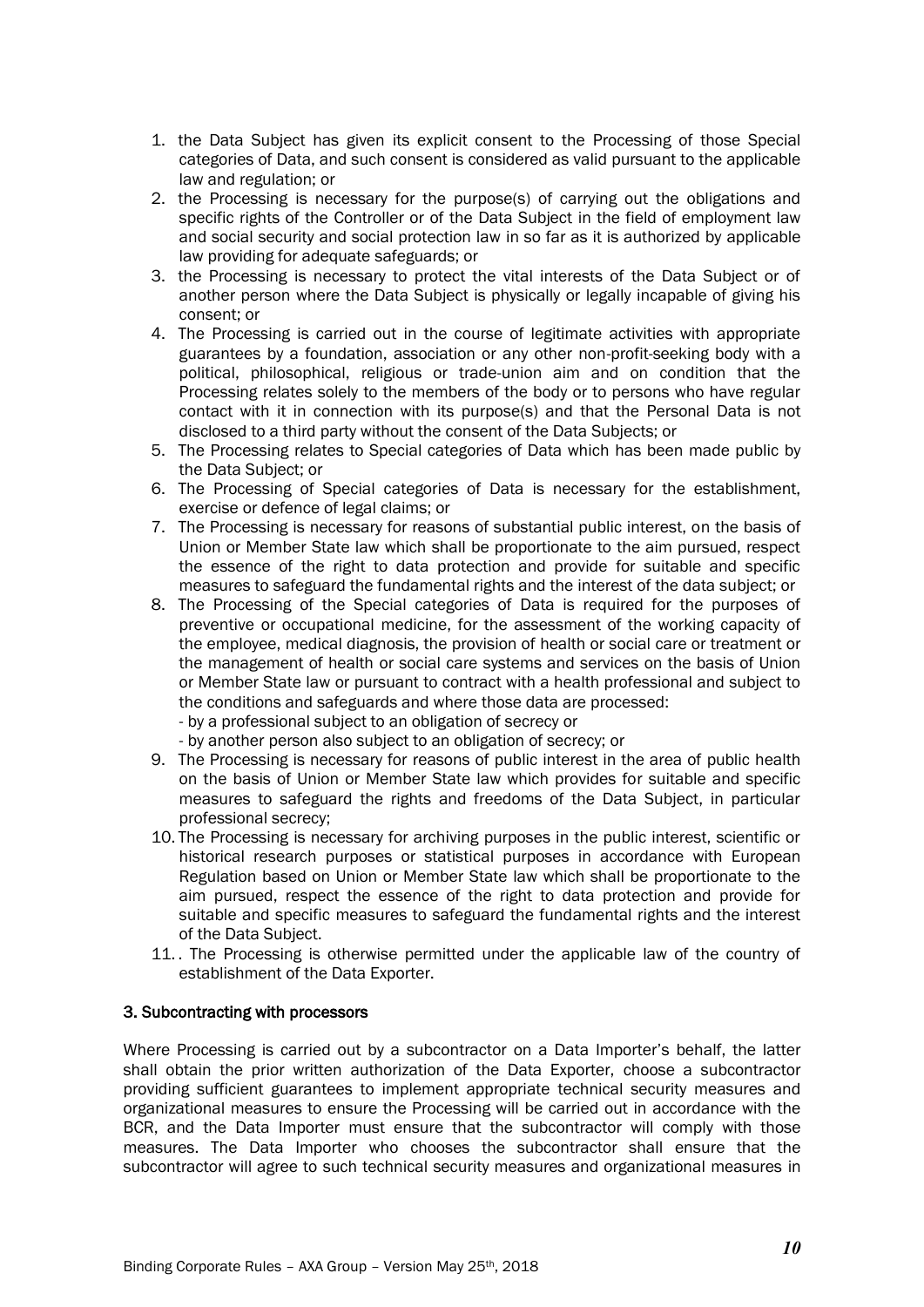writing by executing a contract in line with European Regulation stipulating in particular that the subcontractor shall act only on instructions from the Data Importer.

#### 4. Data transfers

### 1. Data transfers within the AXA Group

No Personal Data may be transferred to a Data Importer based in a country outside the EEA (or in the case of exports from another Regulated Jurisdiction, that Regulated Jurisdiction), until the Data Exporter has determined that the Data Importer is bound:

- by these BCR, or,
- by other measures which allow the transfer of Personal Data according to applicable law (e.g., EU Model Clauses).

As reflected in the concepts of "Relevant Transfer" and "Onward Transfer" the BCR apply only to transfers that are not already covered by other measures which allow the transfers unless otherwise agreed in writing between the Data Exporter and the Data Importer.

# 2. Data transfers outside the AXA Group

For all transfers to a third party company outside of the EEA (in the case of exports from the EEA, and otherwise outside of the relevant Regulated Jurisdiction) not bound by this BCR, each Data Importer must undertake to:

- when transferring to a processor, sign a data processing agreement with the third party processor to provide adequate protection of processed data according to European standards, for instance by using the applicable EU Model Clauses proposed by the European Commission or by any agreement which takes up at least an equivalent obligation; or
- to undertake all other necessary safeguards required for the transfer of Personal Data in accordance with applicable law (e.g., EU Model Clauses).

#### 5. Data Breach

In the event of a Data Breach of Personal Data of Regulated Jurisdiction Data Subjects, the concerned BCR AXA Companies shall notify without undue delay the Data Breach to the DPO(s) of affected BCR AXA Companies, and when more than 1 000 Regulated Jurisdiction Data Subjects are concerned also to the GDPO.

The BCR AXA Companies who are Controller involved in a Data Breach likely to result in a high risk to the rights and freedoms of the Regulated Jurisdiction Data Subjects shall also directly notify Regulated Jurisdiction Data Subjects.

Any notification of a Data Breach shall be documented and must comprise at least:

- the facts relating to the Data Breach.
- the likely consequences of the Data Breach,
- the remedial action taken to address the Data breach including, where appropriate, measures to mitigate its possible adverse effects.

Such documentation shall be made available to the coordinating Data Protection Authority and any other relevant Data Protection Authorities upon request.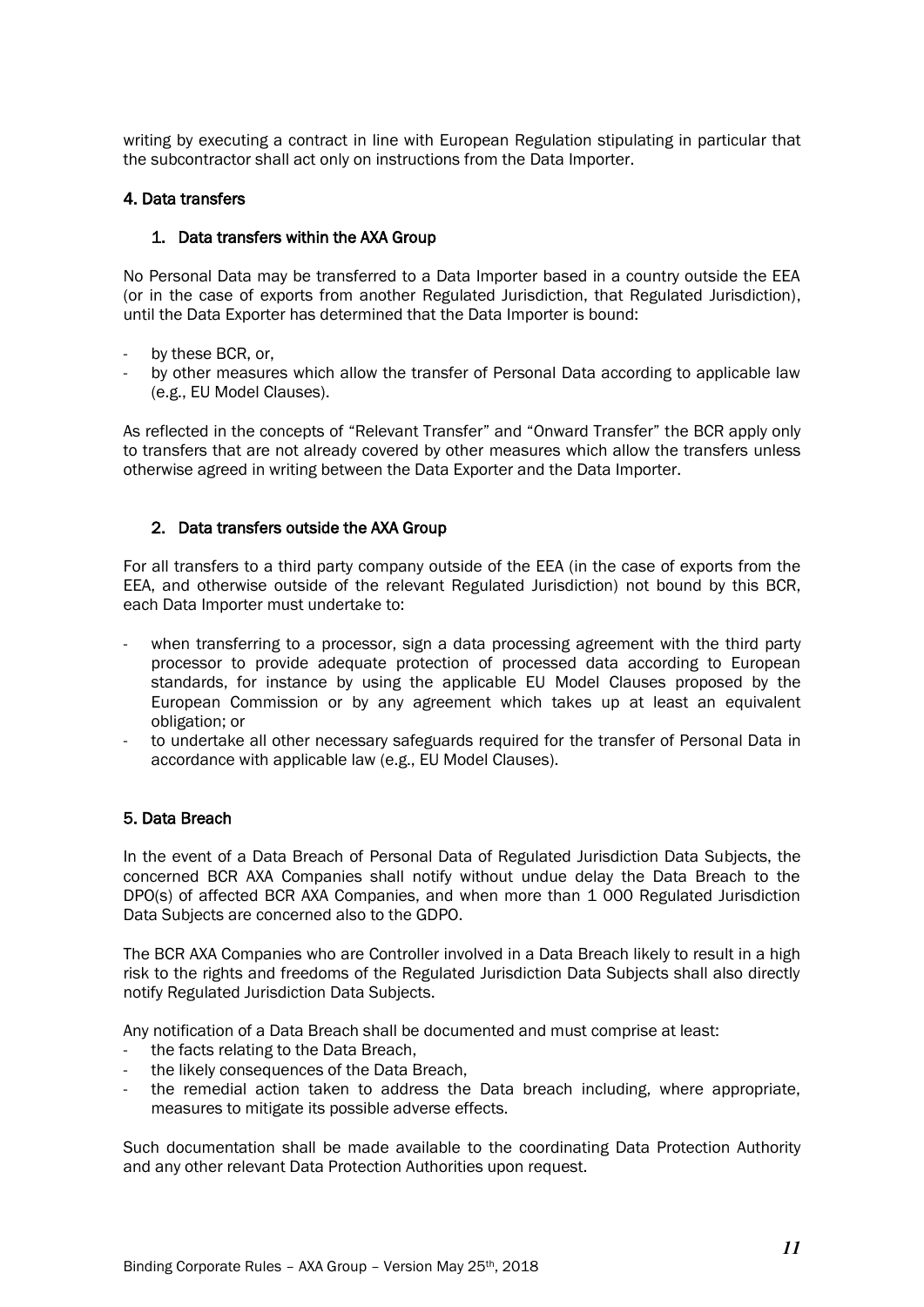# ARTICLE V - RIGHTS OF INFORMATION, ACCESS, RECTIFICATION, ERASURE AND BLOCKING OF DATA

In the event of a Processing of Personal Data by Data Importer, Regulated Jurisdiction Data Subjects are entitled, upon written request, to:

- obtain a copy of the public facing version of this BCR from AXA internet site, AXA Intranet website, or the DPO, on request and within a reasonable time frame;
- request information about stored Personal Data relating to them, including information relating to how Personal Data had been collected;
- obtain the list of recipients or categories of recipients to which their Personal Data is transferred;
- obtain information regarding the purpose(s) of the collection of their Personal Data and of their transfer;
- obtain the rectification of their Personal Data without undue delay, when it is inaccurate;
- object to the Processing of their Personal Data on grounds relating to their particular situation unless otherwise provided by applicable laws;
- request for the erasure of their Personal Data without undue delay if legally possible and on the grounds specified under European Regulation;
- obtain the restriction of processing in accordance with European Regulation
- obtain any other information which would be required under applicable local law,

in each case save to the extent permitted by the data privacy law in the Regulated Jurisdiction in which the Regulated Jurisdiction Data Subject was resident at the time his/her personal data was collected.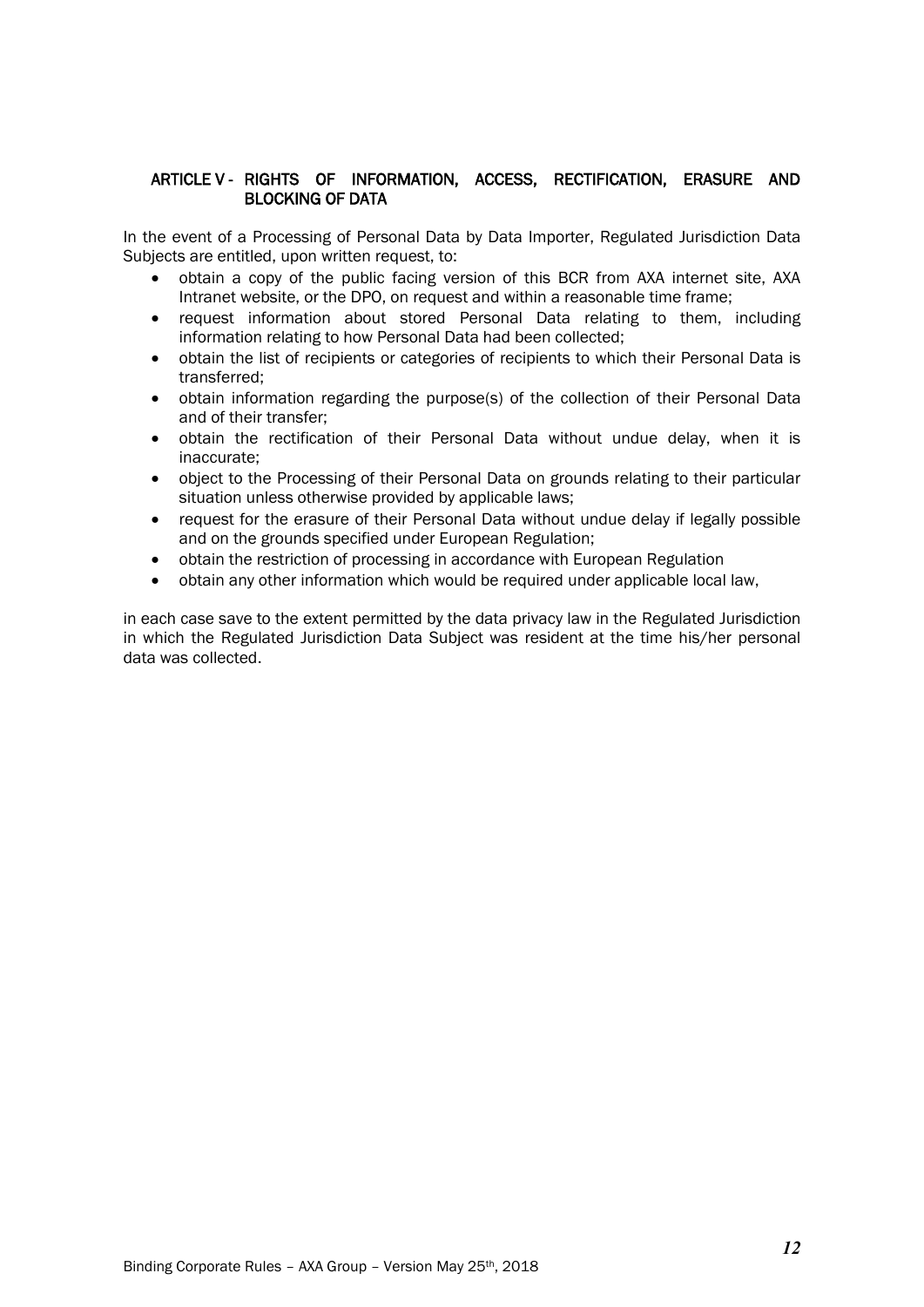# ARTICLE VI - ACTIONS FOR BCR IMPLEMENTATION

#### 1. Training program

BCR AXA Companies undertake to implement training programs on the protection of Personal Data for AXA Employees involved in the Processing of Personal Data and development of tools used to process Personal Data with regard to the principles contained in this BCR.

The general principles for training and awareness will be elaborated centrally and practical examples will be shared, while the final development and implementation of the training and awareness sessions (e-learning, face-to-face…) will be performed by each BCR AXA Company in line with applicable laws and processes.

Each BCR AXA Company shall define how it carries out the control of the level of training successfully completed. In addition, each BCR AXA Company will determine the periodicity of training refreshers, the training on the protection of Personal Data of newly hired AXA Employees as part of their induction session upon joining a BCR AXA Company, as well as the training especially devoted to AXA Employees who are more intimately involved with critical aspects of Personal Data.

# 2. BCR governance

### 3. Responsibilities for the BCR and BCR Compliance Check Program

#### 4. BCR access and disclosure to Regulated Jurisdiction Data Subjects

The informing of Regulated Jurisdiction Data Subjects which do not have access to AXA's Intranet website such as clients, assimilated individuals (claimants, victims of accidents, and other beneficiaries of an insurance policy who did not subscribe to it), job applicants and suppliers about the BCR is effected by publishing the public facing BCR version on AXA's public Internet website.

The informing of Regulated Jurisdiction Data Subjects which have access to AXA's Intranet website such as AXA Employees and assimilated individuals (agents, representatives…) about the BCR is effected by publishing the public facing BCR version on AXA's Intranet website.

Additional optional ways of informing clients, providers and AXA Employees at each BCR AXA Company may include: providing information to clients within a letter/notice about several subjects, providing information to clients through an agency – e.g. through agent access to intranet, and providing information to AXA Employees through works councils or other competent employee representative bodies. It is not possible (as excessively difficult and costly) to send a dedicated letter to all clients in many cases, such as claimants, victims of accidents, or beneficiaries of policy who are not insured or subscribing to it.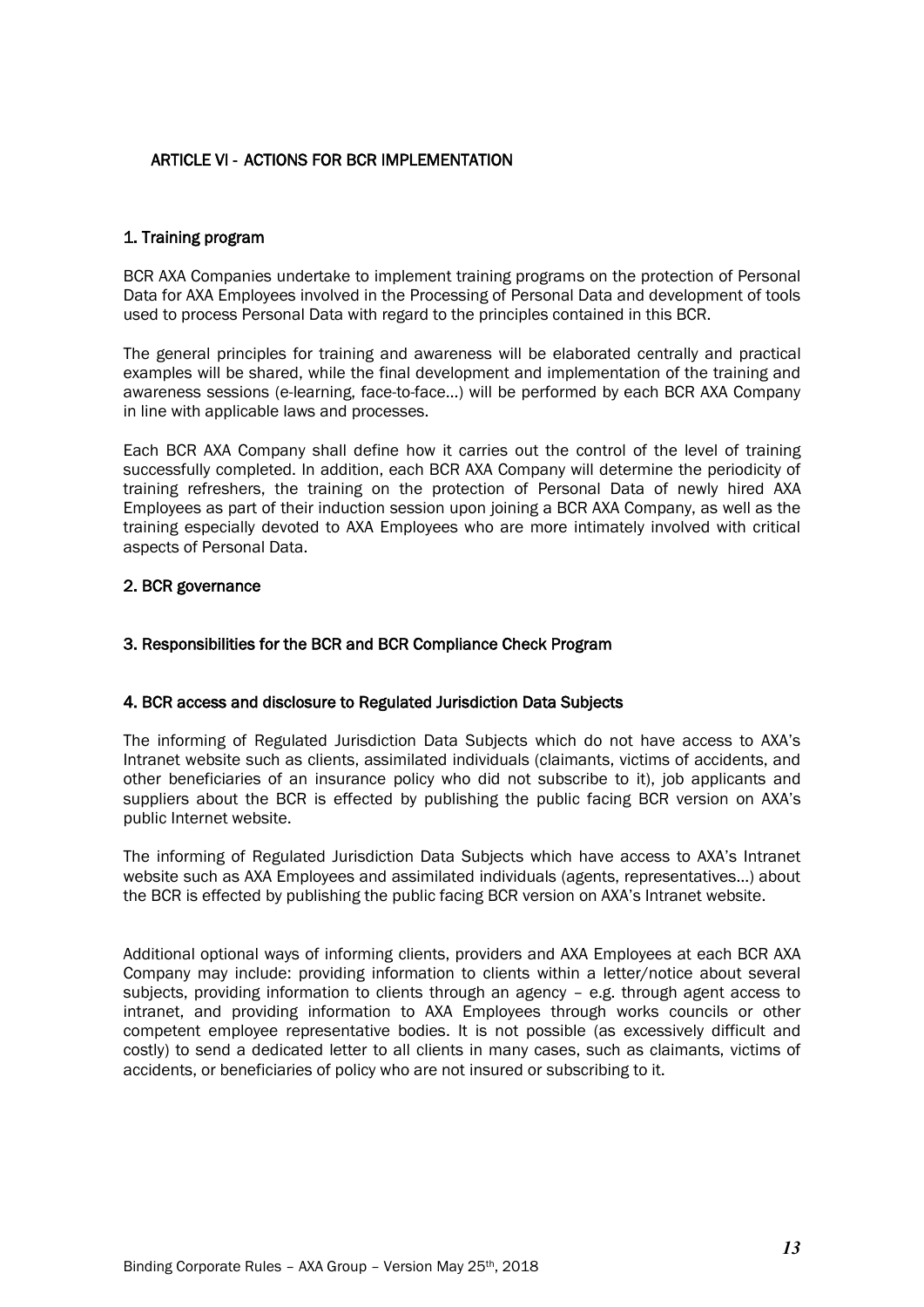# ARTICLE VII - THIRD PARTY BENEFICIARY RIGHTS

It is the intent of all the Data Exporters to grant Regulated Jurisdiction Data Subjects third party beneficiary rights under these BCR in respect of Relevant Transfers and Onward Transfers. Accordingly, it is expressly acknowledged and accepted by each Data Exporter that Regulated Jurisdiction Data Subjects shall be entitled to exercise their rights in respect of Relevant Transfers and Onward Transfers pursuant to the provisions of Articles IV.1, IV.2, IV.4, IV 5, V, VII, VIII, IX, X, XII.3 and XIII of these BCR and that failure by any Data Exporter to comply with its obligations under these Articles in these circumstances shall potentially give rise to remedy and, where appropriate and to the extent provided by applicable law, compensation rights (as the case may be in consideration of the breach committed and the damage suffered) for the Regulated Jurisdiction Data Subject affected.

It is expressly specified that the rights granted to Third Parties as set out above are strictly limited to Regulated Jurisdiction Data Subjects in respect of Relevant transfers and Onward Transfers and shall in no event be extended or be interpreted as extending to non-Regulated Jurisdiction Data Subjects or other transfers of personal data.

### ARTICLE VIII - COMPLAINT

A responsibility as a BCR AXA Company is to have an internal complaint handling process. In the event of a dispute, Regulated Jurisdiction Data Subjects may lodge, in accordance with the relevant local procedure, a complaint about any unlawful or inappropriate Processing of their Personal Data that is incompatible with these BCR in any fashion, to :

- the Data Privacy Officer,
- the relevant Data Protection Authority which will either be the Data Protection Authority in the Regulated Jurisdiction of his or her habitual residence when the Personal Data involved in the complaint was collected or place of the alleged infringement, and
- the competent jurisdictions of an EEA country at Data Subject's choice: the Data Subject can choose to act before the courts of the EEA country in which the Data Exporter has an establishment or before the courts of the EEA country where the Data Subject has his or her habitual residence when the Personal Data involved in the complaint was collected.

For avoidance of doubt, it is understood that if the Regulated Jurisdiction Data Subject is not satisfied by the replies of the Data Privacy Officer, it has the right to lodge a complaint before the relevant Data Protection Authority and/or the competent jurisdictions of the country as per above paragraph.

Each BCR AXA Company will have on its internet website practical tools allowing Regulated Jurisdiction Data Subjects to lodge their complaints, including at least one of below:

- Web link to a complaint form
- Email address
- Telephone number
- Postal address.

Unless it proves particularly difficult to find the necessary information to conduct the investigation, complaints must be investigated within one (1) month of the date on which the complaint is lodged. In case of particular difficulty and taking into account the complexity and number of the requests, that one (1) month period may be extended at maximum by two (2)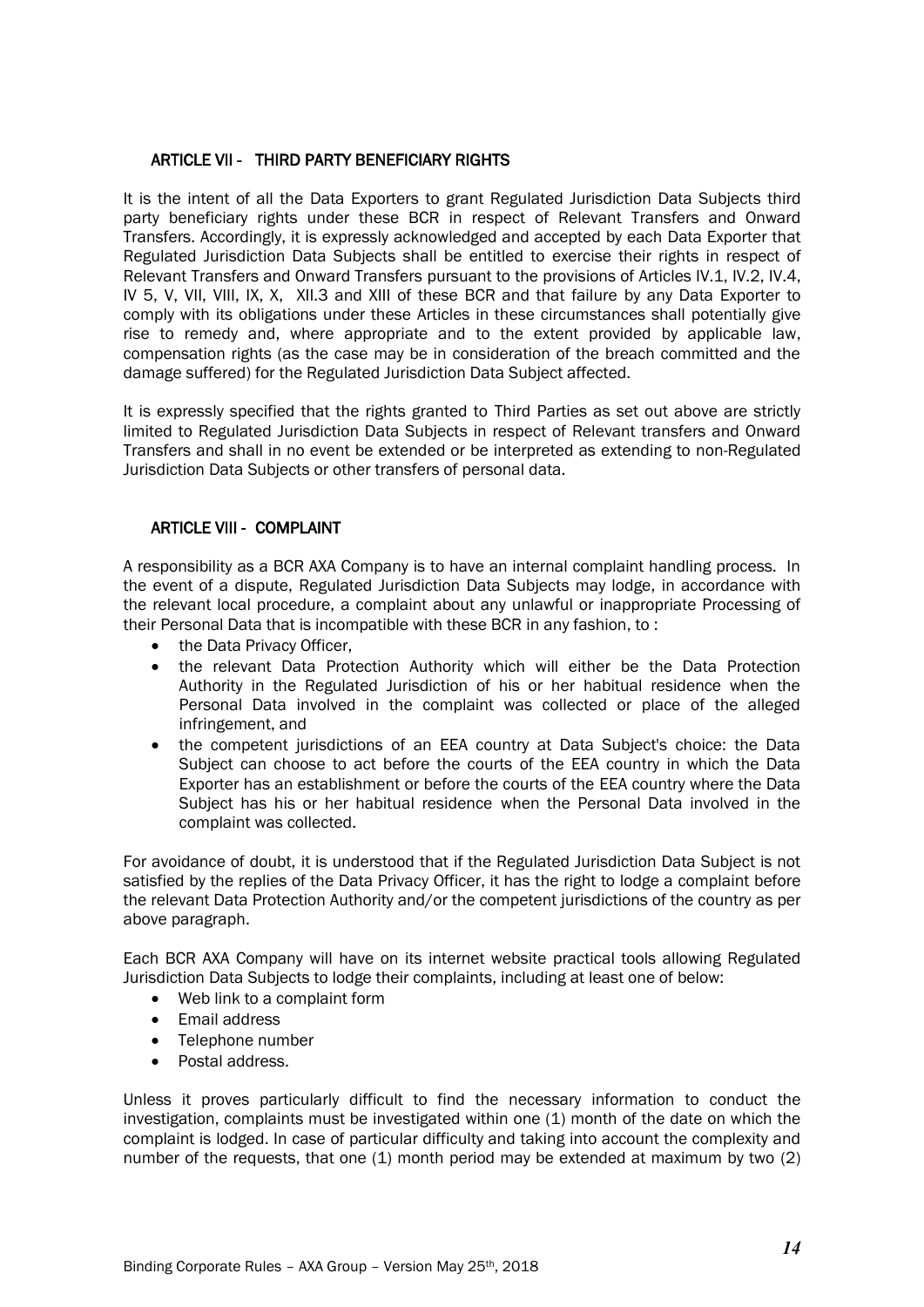further months, in which case, Regulated Jurisdiction Data Subjects will be informed accordingly.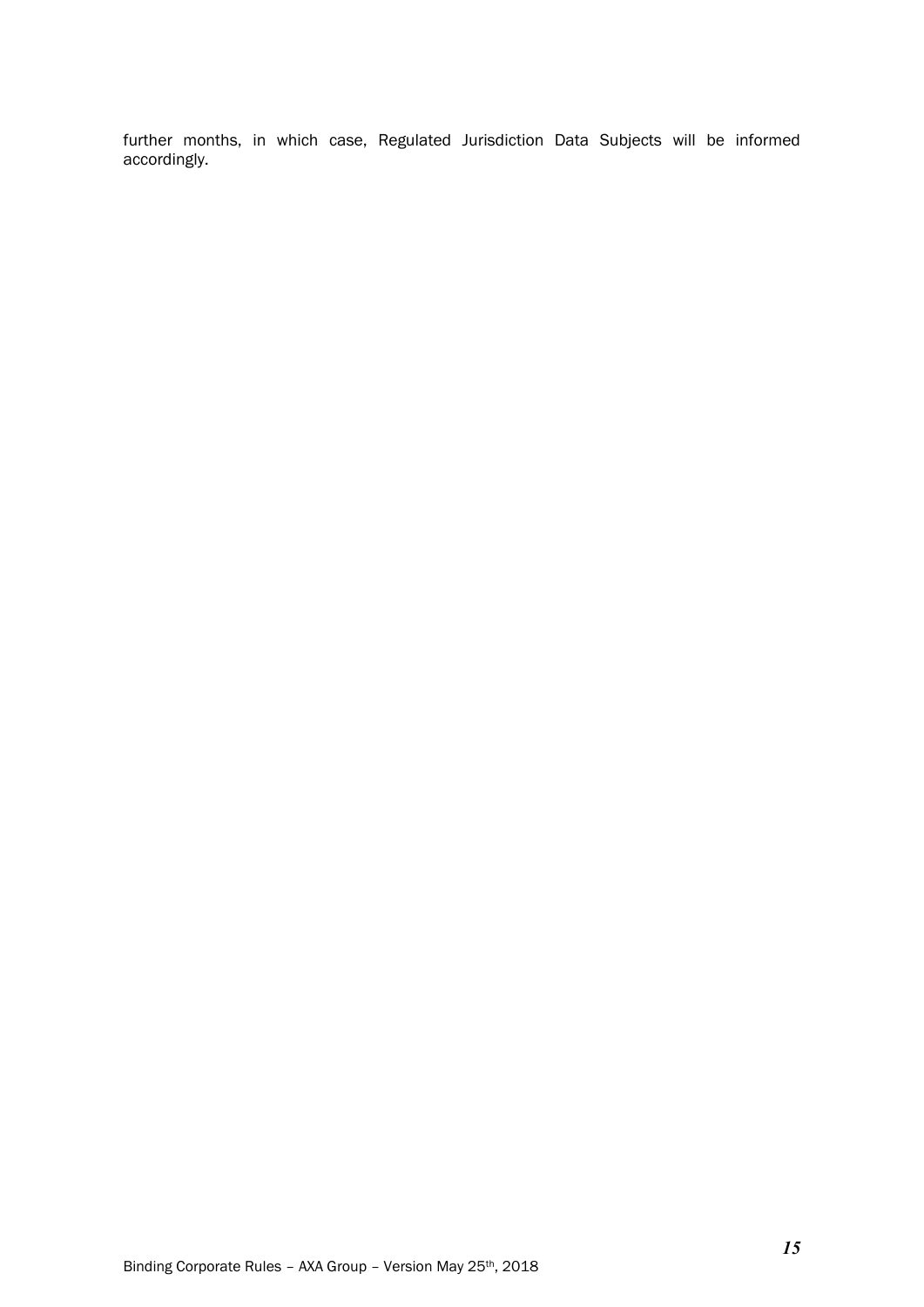# ARTICLE IX - LIABILITY

#### 1. General Position

Each BCR AXA Company shall bear the sole responsibility for the breaches of the BCR which fall under its responsibility towards, as the case may be, other BCR AXA Companies, competent Regulated Jurisdiction Data Protection Authorities and Regulated Jurisdiction Data Subjects in each case, to the extent provided under applicable law and regulation.

To the extent provided under applicable law and regulation and subject to Articles IX(2) and IX(3), each Data Exporter is individually liable for any harm a Regulated Jurisdiction Data Subject may suffer due to any breach of the BCR committed by itself or by a Data Importer having received the Personal Data transferred from a Regulated Jurisdiction pursuant to a Relevant Transfer or Onward Transfer originating from the related Data Exporter.

To the extent provided under applicable law and regulation and subject to Articles IX(2) and IX(3), where EEA Data Subject Personal Data originates from an EEA Data Exporter, each EEA Data Exporter is individually liable for any harm an EEA Data Subject may suffer due to any breach of the BCR committed by itself or by a Data Importer having received the Personal Data transferred from the EEA pursuant to a Relevant Transfer or Onward Transfer originating from the related EEA Data Exporter.

Subject to Articles IX(2) and (3), each BCR AXA Company shall be responsible for the loss or damage as a result of its own breach of the BCR to the extent provided under applicable law and regulation. No BCR AXA Company shall be liable for the breach committed by any other BCR AXA Company, except in the case of a breach by Data Importer where the Data Exporter may compensate the Regulated Jurisdiction Data Subject first (subject to Articles IX(2) and (3)), and then seek reimbursement from the Data Importer; e.g. if a Data Importer is in breach with BCR and the Data Exporter pays damages to the Regulated Jurisdiction Data Subject with regards to such breach, then the Data Importer shall be bound to reimburse the Data Exporter. Similarly, if a Data Exporter is in breach with BCR and the Data Importer pays damages to the Regulated Jurisdiction Data Subject with regards to such breach, then the Data Exporter shall be bound to reimburse the Data Importer.

The Data Exporter whose liability is incurred as a result of a breach by a Data Importer may take the necessary actions to remedy these acts by the Data Importers and, in consideration of the breach and of the damage suffered by the Regulated Jurisdiction Data Subject, to pay compensation to the Regulated Jurisdiction Data Subject in accordance with the applicable law and local standards. Thereafter, Data Exporter may seek recourse against the Data Importer for the breach of the BCR. The Data Exporter may be either partially or fully exonerated if it can prove that it is not responsible for the cause of such harm.

A Regulated Jurisdiction Data Subject is entitled to appropriate compensation for damages caused by a Data Importer relating to Personal Data transferred by the Data Exporter in consideration of the breach in accordance with the applicable law and local standards and in accordance with the (proven) damage suffered. To the extent permitted by applicable jurisdiction, a Regulated Jurisdiction Data Subject is entitled to bring the claim before the Data Protection Authority or the competent jurisdictions of the country in which the Data Exporter is based. Where the latter is not based in the EEA but processes EEA Data Subject Personal Data in the EEA, the competent jurisdiction shall be in the country where such processing takes place. Where EEA Data Subject Personal Data originates from an EEA Data Exporter, the competent jurisdiction shall be the place of establishment of the first EEA Data Exporter.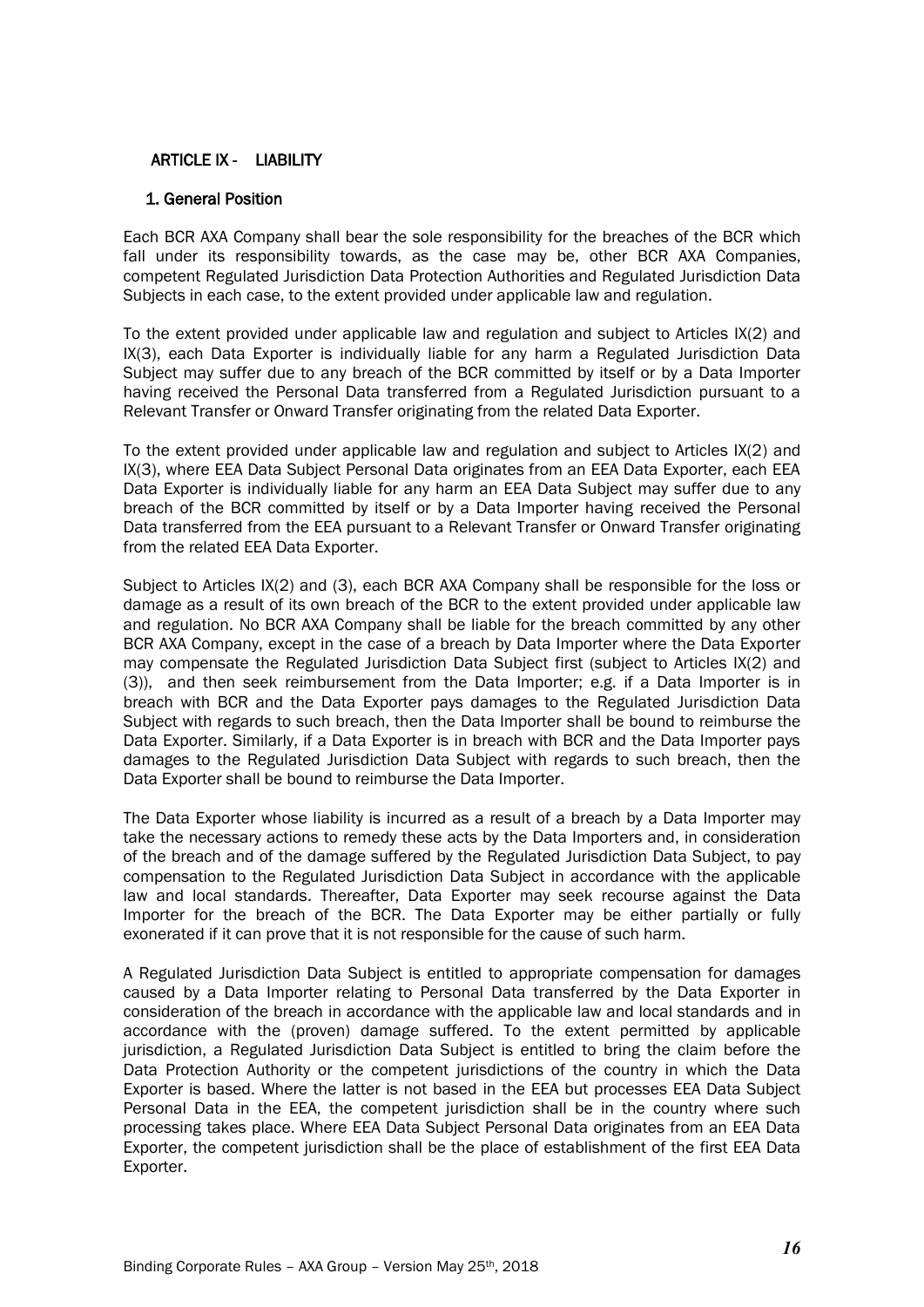#### 2. Additional Provisions where Data Importer is a Controller

The following provisions apply only in circumstances where a Data Importer is acting as a Controller and set out the only circumstances when a claim may be brought by a Regulated Jurisdiction Data Subject against such a Data Importer.

In situations where complaints are lodged alleging that the Data Importer has failed in its obligations of the BCR, the Regulated Jurisdiction Data Subject must first request that the relevant Data Exporter take reasonable steps in order to investigate the case and (if there is a breach) remedy the damage resulting from the alleged breach and suffered by the Regulated Jurisdiction Data Subject and to assert its rights against the Data Importer breaching the BCR. Should the Data Exporter fail to take such steps within a reasonable time (normally 1 month), the Regulated Jurisdiction Data Subject shall then be entitled to assert its rights against the Data Importer directly. A Regulated Jurisdiction Data Subject is also entitled to take action directly against a Data Exporter who has failed to make reasonable efforts to determine whether the Data Importer is capable of satisfying its obligations under these BCR to the extent provided for and in accordance with applicable law.

### 3. Additional Provisions where Data Importer is a Processor

The following provisions apply only in circumstances where a Data Importer is acting as a Processor and set out the only circumstances when a claim may be brought by a Regulated Jurisdiction Data Subject against such a Data Importer or its sub-processor.

If a Regulated Jurisdiction Data Subject is not able to bring a claim for compensation against the Data Exporter, arising out of a breach by the Data Importer or his sub-processor of any of their obligations under this BCR, because the Data Exporter has factually disappeared or ceased to exist in law or has become insolvent, the Data Importer agrees that the Regulated Jurisdiction Data Subject may issue a claim against the Data Importer as if it were the Data Exporter, unless any successor entity has assumed the entire legal obligations of the Data Exporter by contract of by operation of law, in which case the Regulated Jurisdiction Data Subject can enforce its rights against such entity. The Data Importer may not rely on a breach by a sub-processor of its obligations in order to avoid its own liabilities.

If a Regulated Jurisdiction Data Subject is not able to bring a claim against the Data Exporter or the Data Importer, arising out of a breach by a sub-processor BCR AXA Company of any of their obligations under this BCR because both the Data Exporter and the Data Importer have factually disappeared or ceased to exist in law or have become insolvent, the sub-processor BCR AXA Company agrees that the Regulated Jurisdiction Data Subject may issue a claim against the data sub-processor BCR AXA Company with regard to its own processing operations as if it were the Data Exporter or the Data Importer, unless any successor entity has assumed the entire legal obligations of the Data Exporter or Data Importer by contract or by operation of law, in which case the Regulated Jurisdiction Data Subject can enforce its rights against such entity. The liability of the sub-processor BCR AXA Company shall be limited to its own Personal Data Processing operation.

### ARTICLE X - MUTUAL ASSISTANCE AND COOPERATION WITH DATA PROTECTION **AUTHORITIES**

#### 1. Cooperation with the Data Protection Authorities

The BCR AXA Companies will cooperate with their competent Data Protection Authority on any issues regarding the interpretation of the BCR, to the extent consistent with applicable law, regulations and without waiving any defences and/or rights of appeal available to the Controller: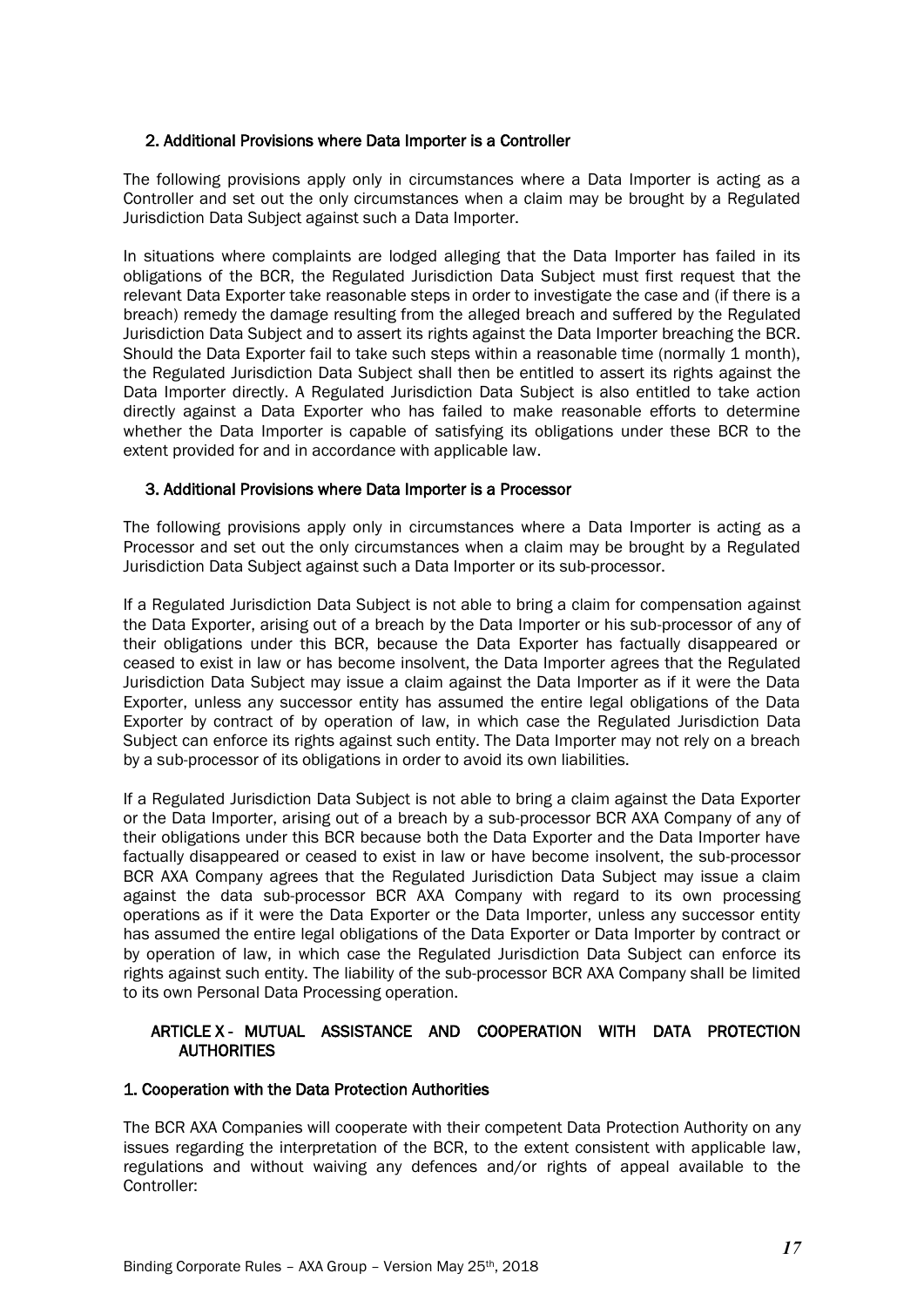- by making the necessary personnel available for dialogue with the Data Protection Authorities,
- by actively reviewing, considering any decisions made by the Data Protection Authorities and the views of the European Data Protection Board in respect of the BCR,
- by communicating any material changes to the BCR to their respective Data Protection Authorities,
- by answering requests for information or complaints from the Data Protection Authorities
- by applying relevant recommendations or advice from their competent Data Protection Authorities relating to compliance by the BCR AXA Companies to the BCR .

BCR AXA Companies agree to abide by a formal decision of the competent Data Protection Authority regarding the interpretation and application of these BCR, to the extent consistent with applicable law, or regulations and without waiving any defences and/or rights of appeal available to the Controller.

#### 2. Relationship between applicable laws and the BCRs

BCR AXA Companies must always comply with applicable local laws. Where there is no data protection law, Personal Data will be processed according to the BCR. Where local law provides for a higher level of protection for Personal Data than the BCR, then local law will be followed. Where local law provides for a lower level of protection for Personal Data than the BCR, the BCR will be followed.

In the event a BCR AXA Company has reason to believe that the applicable legal/regulatory requirements prevent the BCR AXA Company from complying with the BCR, the BCR AXA Company shall promptly inform its DPO, and the DPO shall inform the Data Exporter DPO and the GDPO.

To the extent certain parts of these BCRs conflict with applicable legal/regulatory requirements, the applicable legal/regulatory requirements shall prevail until the respective conflicts have been resolved in a manner appropriately consistent with all applicable legal requirements. GDPO and/or DPO may contact the competent Data Protection Authority to discuss potential solutions.

#### 3. Request for disclosure from law enforcement bodies

When a BCR AXA Company receives a legally binding request for disclosure of Personal Data by a law enforcement authority or state security body, likely to have adverse effect on the guarantees provided by the BCR, the competent Data Protection Authority shall be informed by the DPO or the GDPO, unless otherwise prohibited under applicable local laws. The information to the DPA must comprise information about the data requested, the requesting body and the legal basis for the disclosure.

Where notification of requests for disclosure is prohibited under applicable local laws, the requested BCR AXA Company will use its best efforts to waive this prohibition. If, despite its best efforts the prohibition cannot be waived, the requested BCR AXA Company must provide annual general information to the competent Data Protection Authority on the requests it received.

In any case, disclosure of Personal Data by a BCR AXA Company to any public authority must comply with the processing principles detailed in article IV and cannot be massive, disproportionate and indiscriminate in a manner that would go beyond what is necessary in a democratic society.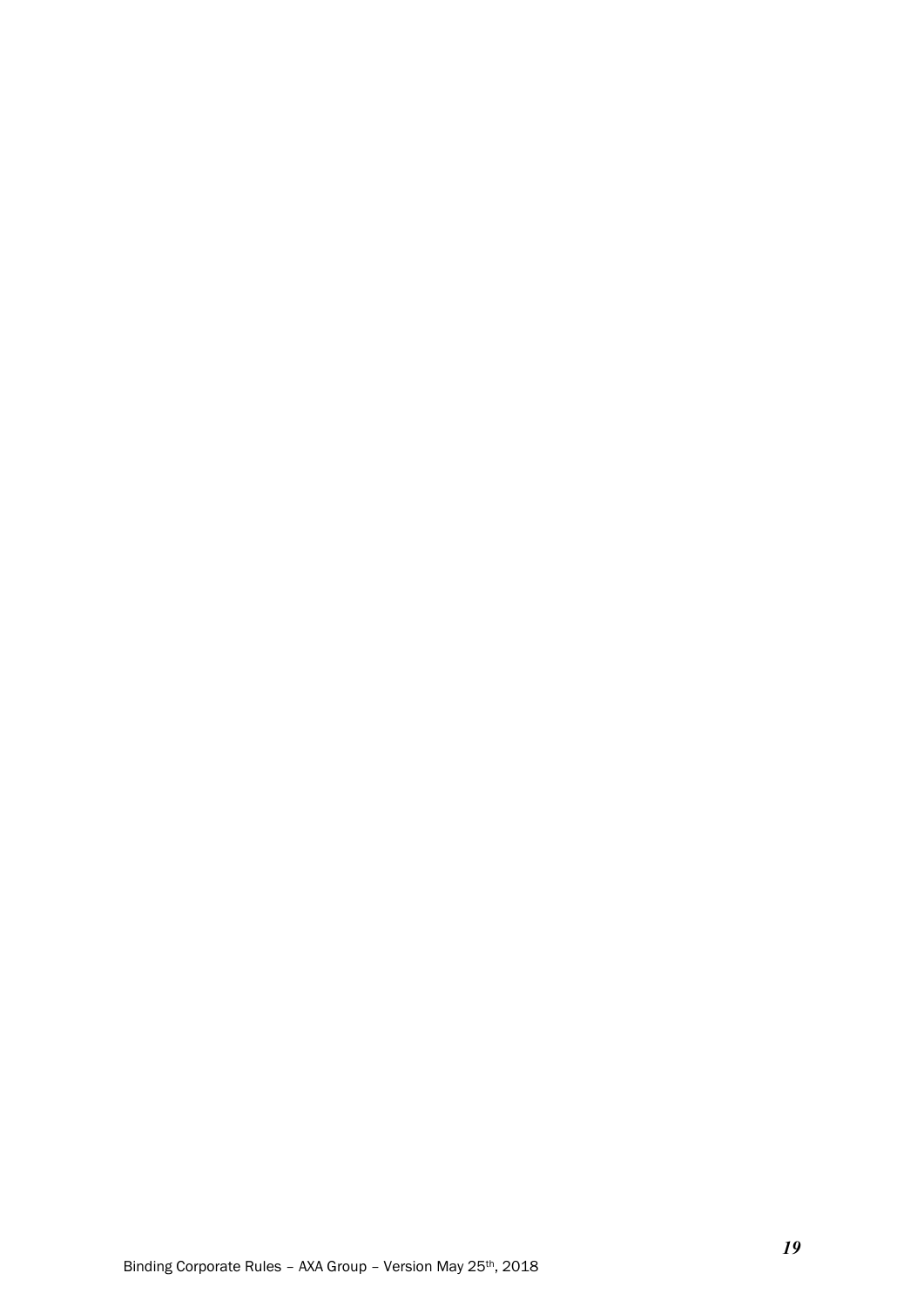# ARTICLE XI - EFFECTIVE DATE AND TERM OF THE BCR

The BCR shall come into force on the 15th of January 2014 for an unlimited period of time.

The BCR shall become enforceable upon each BCR AXA Company on the effective date of the IGA it enters into with regards to these BCR. The BCR shall cease to be enforceable upon a designated BCR AXA Company as soon as either (i) the BCR are terminated by written notice by GDPO to the coordinating DPA (the CNIL) and each BCR AXA Company; or (ii) the IGA it has entered into has been terminated under the conditions defined in the IGA.

# ARTICLE XII - APPLICABLE LAW – Jurisdiction

# 1. Governing Law

This BCR (including any BCR Agreements) shall be governed by and construed in accordance with French law.

### 2. Dispute arising between the Data Importer and the Data Exporter.

Any dispute arising between the Data Importer and the Data Exporter under this BCR Agreement shall be settled by the competent jurisdiction of the country of the Data Exporter unless otherwise provided by local laws.

### 3. Other disputes between BCR AXA Companies

Any other dispute arising between the BCR AXA Companies under the BCR (including any BCR Agreements) shall be settled by the courts of Paris of competent jurisdiction unless otherwise provided by a mandatory requirement of applicable laws.

# 4. Disputes with Regulated Jurisdiction Data Subjects

To the extent permitted by applicable jurisdiction and the third party rights provisions of this BCR, a Regulated Jurisdiction Data Subject is entitled to bring a claim against a BCR AXA Company either

- (i) before the competent jurisdictions of the country of an EEA country at Data Subject's choice: the Data Subject can choose to act before the courts of the EEA country in which the Data Exporter has an establishment or before the courts of the EEA country where the Data Subject has his or her habitual residence when the Personal Data involved in the complaint was collected.
- (ii) the courts of Paris.

# ARTICLE XIII - UPDATE OF THE RULES

The GDPO shall ensure regular review and update of the BCR, for example as a consequence of major changes in the corporate structure and in the regulatory environment.

All BCR AXA Companies expressly acknowledge and agree that:

- Substantial modifications to these BCRs, which significantly increase the obligations of the BCR AXA Companies, may be adopted in a decision by the *AXA BCR Steering Committee* after one (1) month consultation by email of the BCR AXA Companies through the DPOs emails known by the GDPO; and